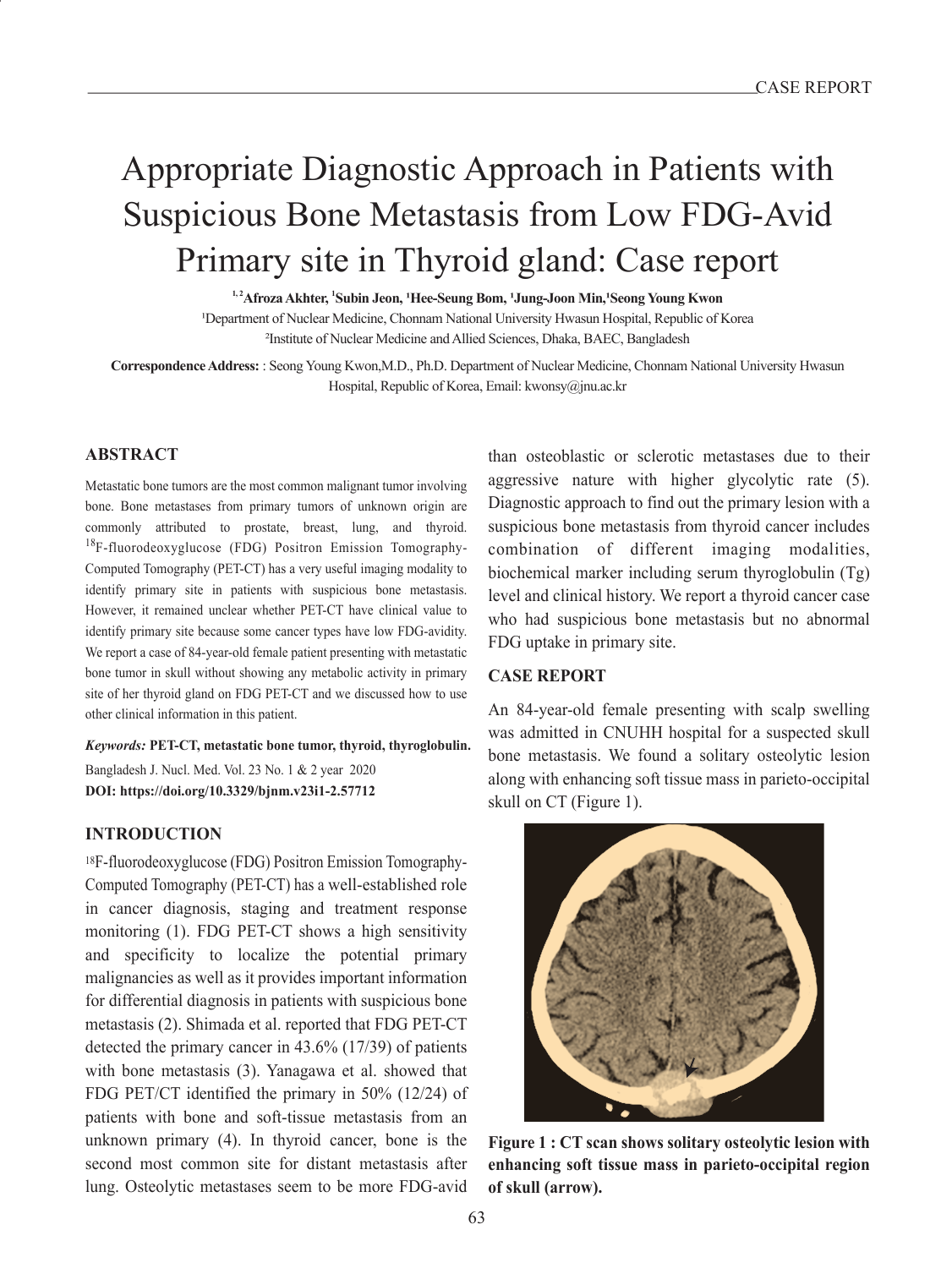To identify the primary lesion, FDG PET-CT was done (Figure 2). We found two bone uptakes, one in left iliac bone (maximum standardized uptake value, SUVmax:6.9) and another one in right 5th rib with mild hypermetabolic activity (SUVmax: 1.5).



**Figure 2: 18F-FDG PET-CT shows two hypermetabolic lesions in left iliac bone (SUVmax: 6.9) and right 5th anterior rib (1.5) (arrows). Small focal hypermetabolic lesion is also noted in descending colon (SUVmax: 5.4, arrowhead). However, there is no abnormal FDG uptake in thyroid gland.**



**Fig. 3(A)Whole body scan after 131I-ablation therapy shows iodine-avid lesions in right chest, left pelvic areas, as well as the anterior neck. (B) 131I-SPECT-CT shows focal uptakes in right 5th anterior, 10th posterior ribs, and left iliac bone (yellow arrows).**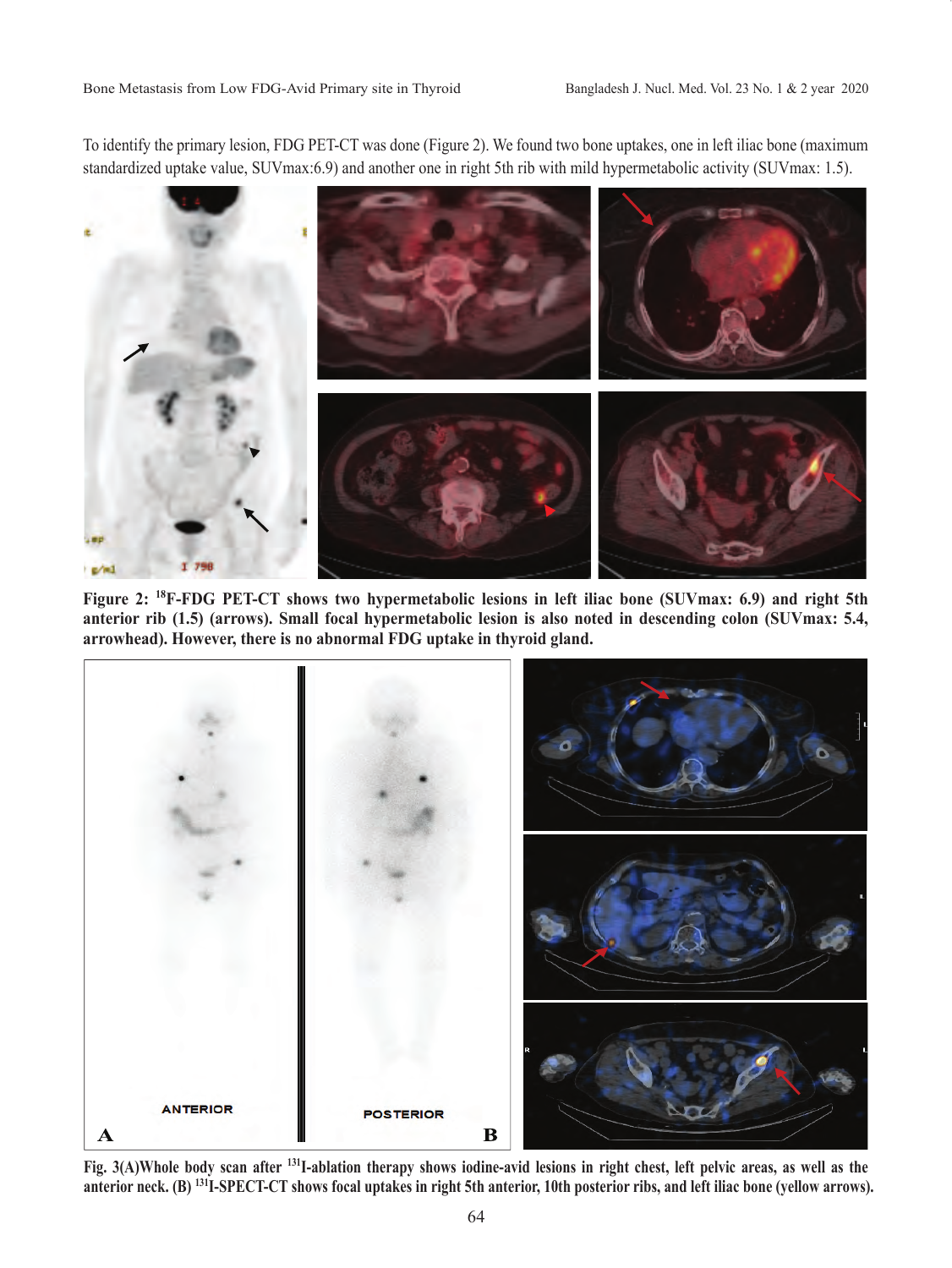There was also small focal hypermetabolic activity in descending colon (SUVmax: 5.4). Somewhat inhomogeneous hypermetabolism was noted in spleen which may be due to systemic inflammation or underlying hematologic disorders rather than malignancy. But there was no abnormal FDG uptake in thyroid gland, breast or lung. Patient was recommended for colonoscopy and biopsy revealed tubular adenoma with low grade dysplasia in the sigmoiddescending colon junction. Others tumor markers were within normal limit (CEA: 2.79 ng/ml, AFP: 1.67 IU/ml, CA19-9: < 2.00 U/ml and CA-125: 27.7 U/ml). Interestingly, serumTg level was markedly elevated (1672.00 ng/ml). Craniectomy with cranioplasty was performed and pathology report revealed metastatic follicular carcinoma of thyroid with positive results in immunohistochemical stains for TTF-1 (thyroid transcription factor-1), thyroglobulin and CD56. Neck ultrasonography (US) showed two calcified nodules in right thyroid lobe with multiple reactive lymph nodes in right neck level III-IV. However, fine needle aspiration cytology (FNAC) showed benign nodules. Then total thyroidectomy with lymph node dissection was done and pathology revealed both follicular carcinoma in right lobe and papillary carcinoma with follicular variant in left lobe. Patient was treated with high dose radioactive iodine ablation therapy with 150 mCi. Post-therapeutic whole-body scan showed iodine-avid metastatic lesions in right chest and left pelvic areas as well as remnant thyroid tissue uptake in the anterior neck (Fig. 3). Three iodine-avid metastatic lesions were detected in right 5th anterior,10th posterior ribs, and left iliac bonein 131I tumor SPECT-CT.

Thyroid carcinoma comprises only about 1% of all malignant neoplasm, about 0.5% of cancers in men and 1•5% in women (6). Nearly 7%–23% of the patients with thyroid carcinomas may develop metastases during disease progression; however, only  $1\% - 3\%$  of patients present with distant metastatic lesions (7). Metastatic spread is most commonly seen in lymph nodes, lungs, and bones through lymphatics in well-differentiated papillary carcinomas whereas hematogenous spread in follicular carcinomas. In our case, patient was presented with suspected bone metastasis and diagnosed as metastatic follicular carcinoma in biopsy of skull lesion. Although most of the solid tumors demonstrate high FDG uptake but for some cases false-negative result can be found if the primary site islocated in kidney, prostate, colon, thyroid or even in breast. Reasons for low FDG uptake may include tumor with low cellularity or low-glucose-metabolizing factor. The ability to detect lesions at FDG PET-CT also depends on many factors, including lesion size, ability of the tumor to concentrate FDG, proper patient preparation, back ground FDG uptake in surrounding tissues and type of scanner used. In this patient, there was no FDG-avid lesion found in breast or lung. And we could exclude colonic malignancy by colonoscopy. We should try to find another way to identify primary site in this case. In this patient, serum Tg level and immunohistochemical stain can be very helpful to find the primary lesion. Neck US and FNAC can play important role for diagnosis of thyroid cancer. A microcarcinoma of  $\leq$  3 mm in size having the potential to develop metastases, might not be detected under routine pathologic examination (8). FNAC from two small calcified nodules on US, was not informative in this case. Therefore, resection of the thyroid gland is needed to identify the primary tumor. Normal thyroid tissue takes up little FDG. Well-differentiated thyroid carcinomas (follicular and papillary) typically demonstrate high iodine uptake and low FDG uptake because of having heterogeneous and often poor GLUT-1 expression. GLUT-1 was shown to be expressed in 0–10 % of follicular adenoma, 52.9–100 % of PTC, 33.3–58.8 % of FTC, 80 % of PDTC, and almost all ATC cases. So FDG uptake follows GLUT-1 immunohistochemical expression with more avidity in dedifferentiated thyroid tumors. When thyroid cancers dedifferentiate, they typically lose the ability to accumulate iodine. Histologically, 2 to 5 % of well-differentiated thyroid tumors will lose their differentiation and become candidates for the "flip- flop" phenomenon (9). In this phenomenon well differentiated thyroid cancer having their originating follicular cell can take up iodine and cancer lesion can be visualized on radioiodine imaging but not on FDG PET. Conversely, poorly differentiated thyroid cancer does not have the characteristics of the originating thyroid